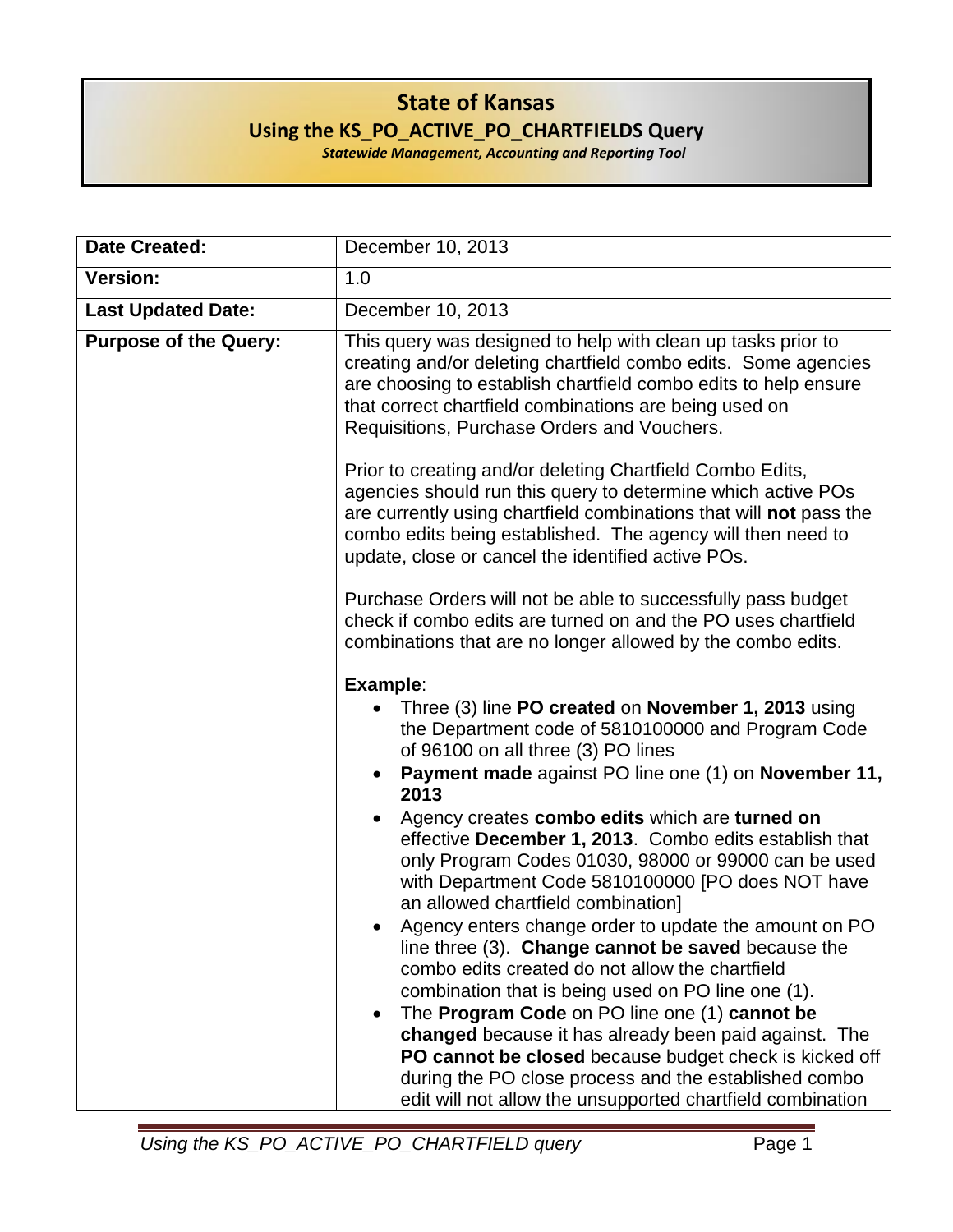|                          | to pass budget check.                                                                                                                                                                                                                                                                                    |  |
|--------------------------|----------------------------------------------------------------------------------------------------------------------------------------------------------------------------------------------------------------------------------------------------------------------------------------------------------|--|
|                          | This query provides a listing of active POs and the chartfield<br>values those POs are currently using. This information can be<br>used to determine those active POs that are currently using<br>chartfield combinations that will not be supported once the<br>combo edits are created and/or deleted. |  |
|                          | The query results include: Business Unit, PO Number, PO<br>Status, PO Line Number, PO Sched Num, PO Dist Line Num,<br>Account, Department, Fund Code, Service Location, Program<br>Code, Budget Unit, Agency Use, PC Bus Unit, Project, Activity                                                         |  |
| <b>Query parameters:</b> | The query paramters are:                                                                                                                                                                                                                                                                                 |  |
|                          | Does not include Closed and Canceled POs                                                                                                                                                                                                                                                                 |  |
| <b>Prompt Values:</b>    | <b>Required Prompt Values:</b>                                                                                                                                                                                                                                                                           |  |
|                          | <b>Business Unit</b>                                                                                                                                                                                                                                                                                     |  |
| <b>Result Sorts:</b>     | The query results are displayed, sorted in the following order:                                                                                                                                                                                                                                          |  |
|                          | 1. Business Unit<br>2. PO Number<br>3. PO Line Number<br>4. PO Schedule Number<br>5. PO Distribution Line Number                                                                                                                                                                                         |  |
| <b>Security:</b>         | Security Role Access: Only those individuals assigned the<br>following security access roles will receive results from this<br>query:<br>• KPO_KS_Buyer<br>KPO_Agy_Purchasing_Viewer<br>$\bullet$<br><b>Business Unit Access: Business Unit Security is applied</b>                                      |  |
|                          |                                                                                                                                                                                                                                                                                                          |  |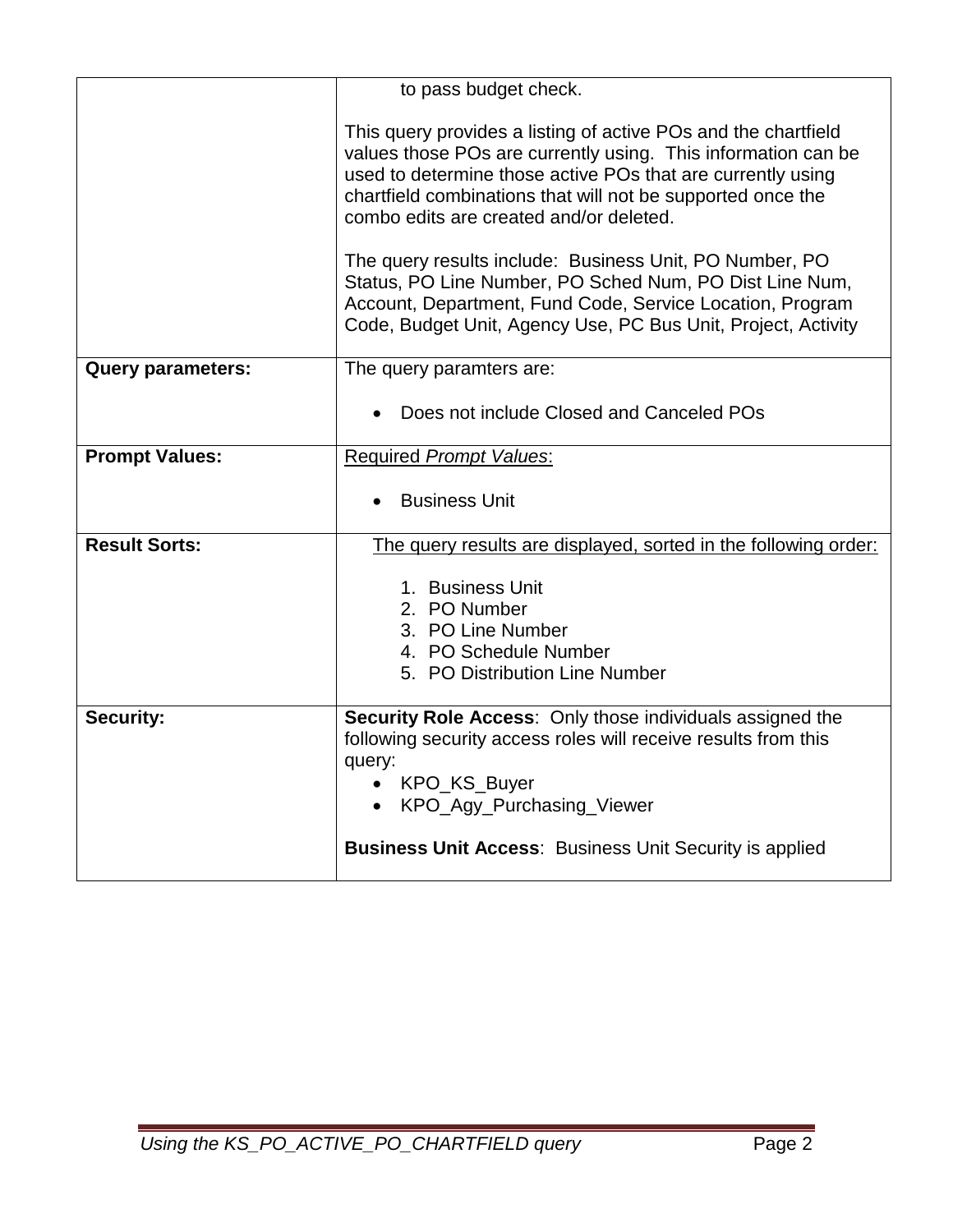| 1. | Navigation:                                                                                                                                                         |                                                                                                                                                                                                                                                                                                                               |
|----|---------------------------------------------------------------------------------------------------------------------------------------------------------------------|-------------------------------------------------------------------------------------------------------------------------------------------------------------------------------------------------------------------------------------------------------------------------------------------------------------------------------|
|    | From the <b>Home</b> page<br>in SMART, on the left<br>navigation menu, click<br>on 'Reporting Tools',<br>then click on 'Query',<br>then click on 'Query<br>Viewer'. |                                                                                                                                                                                                                                                                                                                               |
|    | On the 'Query Viewer'<br>page:                                                                                                                                      | <b>Query Viewer</b><br>Enter any information you have and click Search. Leave fields blank for a list of all values.                                                                                                                                                                                                          |
|    | *Search By field:<br>Select the option of<br>'Query Name'.                                                                                                          | *Search By:<br>uery Name<br>begins with<br>KS_PO_ACTIVE_PO_CHARTFIELDS<br>Search                                                                                                                                                                                                                                              |
|    | Begins with field:<br>Enter the name of the<br>query. In this case,<br>enter<br>KS_PO_ACTIVE_PO_<br><b>CHARTFIELD</b>                                               |                                                                                                                                                                                                                                                                                                                               |
|    | Click the 'Search'<br>button.                                                                                                                                       |                                                                                                                                                                                                                                                                                                                               |
| 2. | In the Search Results<br>section on the 'Query<br>Viewer' page:                                                                                                     | <b>Query Viewer</b><br>Enter any information you have and click Search. Leave fields blank for a list of all values.<br>*Search By: Query Name<br>begins with<br>KS_PO_ACTIVE_PO_CHARTFIELDS                                                                                                                                  |
|    | Select the 'Excel' link.                                                                                                                                            | Search  <br><b>Advanced Search</b><br><b>Search Results</b><br>*Folder View: - All Folders --                                                                                                                                                                                                                                 |
|    |                                                                                                                                                                     | Customize   Find   View All   New All   First   1 of 1   Last<br>Query<br>Run to<br>n to<br>Add to<br>Owner Folder<br><b>Schedule</b><br><b>Query Name</b><br><b>Description</b><br><b>Excel</b><br><b>Favorites</b><br>KS_PO_ACTIVE_PO_CHARTFIELDS Chartfields for active POs<br>Public<br>Excel Schedule<br><b>Favorite</b> |
| 3. | Clicking the 'Excel'<br>link opens the specific                                                                                                                     | KS_PO_ACTIVE_PO_CHARTFIELDS - Chartfields for active POs                                                                                                                                                                                                                                                                      |
|    | query page in a new<br>window.                                                                                                                                      | Unit: 32800 Q<br><b>View Results</b>                                                                                                                                                                                                                                                                                          |
|    | Enter the Unit: Enter<br>your Business Unit<br>number                                                                                                               | PO Dist<br>PO<br>PO Line<br>Business $ P0 $ PO<br>Service<br>Program<br><b>Budget</b>   Agency<br>Fund<br>Sched<br>Line<br><b>Bus</b><br><b>Project Activity</b><br>Account Departmen<br>No.<br><b>Status</b><br><b>Number</b><br>Code<br>Location<br><b>Unit</b><br>Use<br>Unit<br>Code<br>Unit<br>Num<br><b>Num</b>         |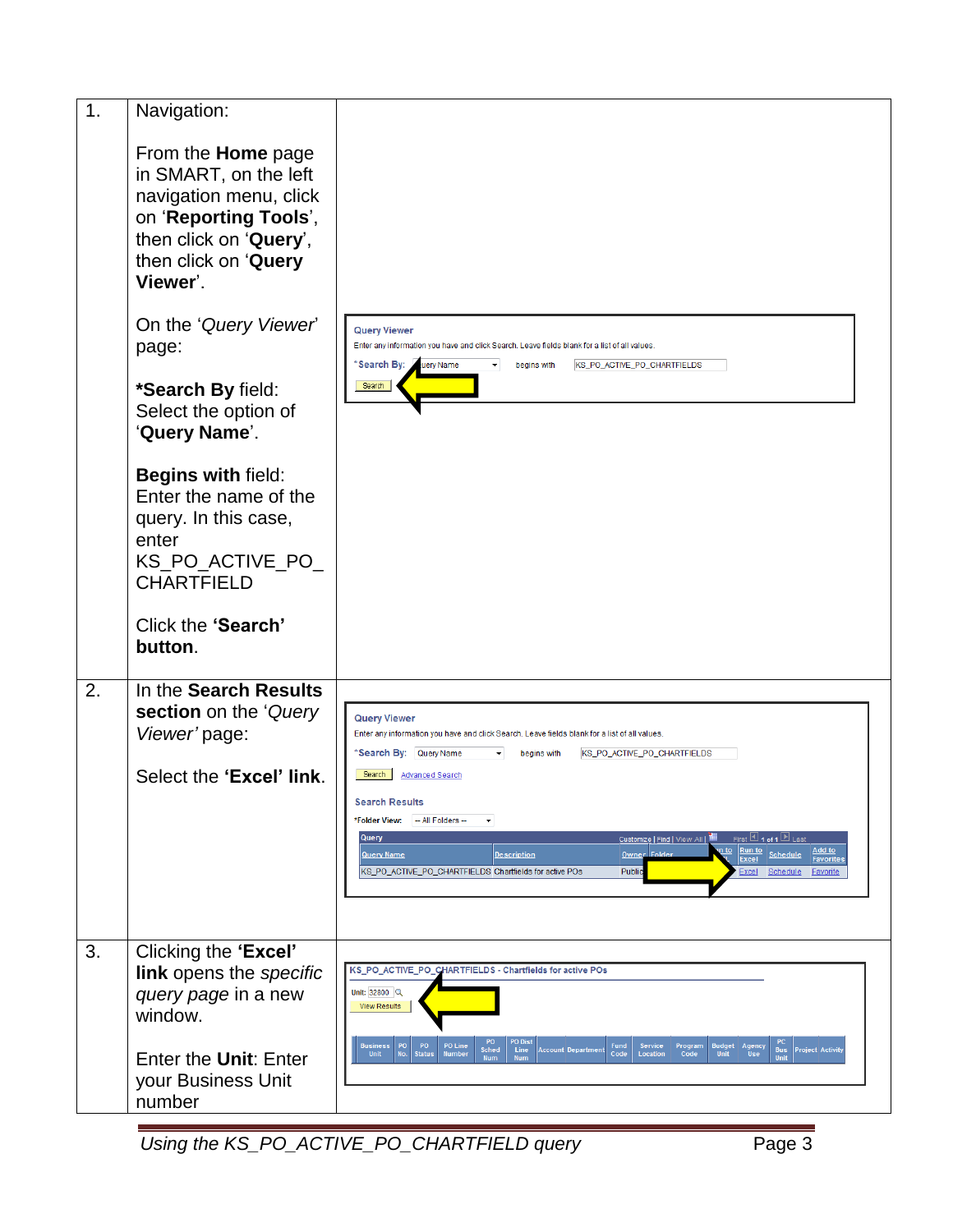|              | Click the 'View<br>Results' button.                             |                                                                                                                                                                                                                                                                                                                                                                                                                                                                                                                                                                                                                                                                                                                                                                                                                                                                                    |
|--------------|-----------------------------------------------------------------|------------------------------------------------------------------------------------------------------------------------------------------------------------------------------------------------------------------------------------------------------------------------------------------------------------------------------------------------------------------------------------------------------------------------------------------------------------------------------------------------------------------------------------------------------------------------------------------------------------------------------------------------------------------------------------------------------------------------------------------------------------------------------------------------------------------------------------------------------------------------------------|
| 4.           | A message window<br>appears.                                    | $\mathbf{x}$<br><b>File Download</b>                                                                                                                                                                                                                                                                                                                                                                                                                                                                                                                                                                                                                                                                                                                                                                                                                                               |
|              | Click the "Open"<br>button.                                     | Do you want to open or save this file?<br>Name: KS_PO_ACTIVE_PO_CHARTFIELDS_1958.xls<br>≊F<br>Type: Microsoft Excel 97-2003 Worksheet, 310KB<br>From: qas.smart2.ks.gov<br>Open<br>Save<br>Cancel<br>While files from the Internet can be useful, some files can potentially<br>ham your computer. If you do not trust the source, do not open or<br>save this file. What's the risk?                                                                                                                                                                                                                                                                                                                                                                                                                                                                                              |
| 5.           | The query results are<br>displayed in Excel in a<br>new window. | E AutoSum<br>計学<br><b>DA</b><br>$\pi$ and<br>4 Fill +<br>Conditional Format Cell Insert Delete Format<br>Formatting v as Table v Styles v v v v v<br>Paste<br>$S - \frac{9}{26}$ , $\frac{93}{26}$<br>Format Painter<br>O Clear<br>Clipboard<br>M26<br>Chartfields for act 1283<br>Fund C<br>PO Sta<br>Program Code Budge<br>537100<br>02700<br>Dispatche<br>000000093<br>0000000093<br>1 637100<br>7000<br>02700<br>Dispatched<br>1000<br>1539200<br>02700<br>0603<br>0000000093<br>Dispatched<br>537100<br>7000<br>02700<br>$\frac{6603}{2000}$<br>000000093<br>Dispatched<br>1537100<br>7000<br>0603<br>02700<br>2000000093<br>Dispatched<br>7000<br>"02700"<br>1 537100<br>0603<br>0000000093<br>Dispatched<br>7000<br>1537100<br>02700<br>690000000<br>Dispatched<br>1637100<br>02700<br>0000000093 Disnatched<br>Note: Only a selection of the query results are shown here. |
| <b>NOTE:</b> |                                                                 | If desired, you can also select the "HTML" link on the 'Query<br>Viewer' page. This will display the query results online directly in<br>SMART. You can then select the "Excel" link from that page to<br>export the query results in to an Excel worksheet.                                                                                                                                                                                                                                                                                                                                                                                                                                                                                                                                                                                                                       |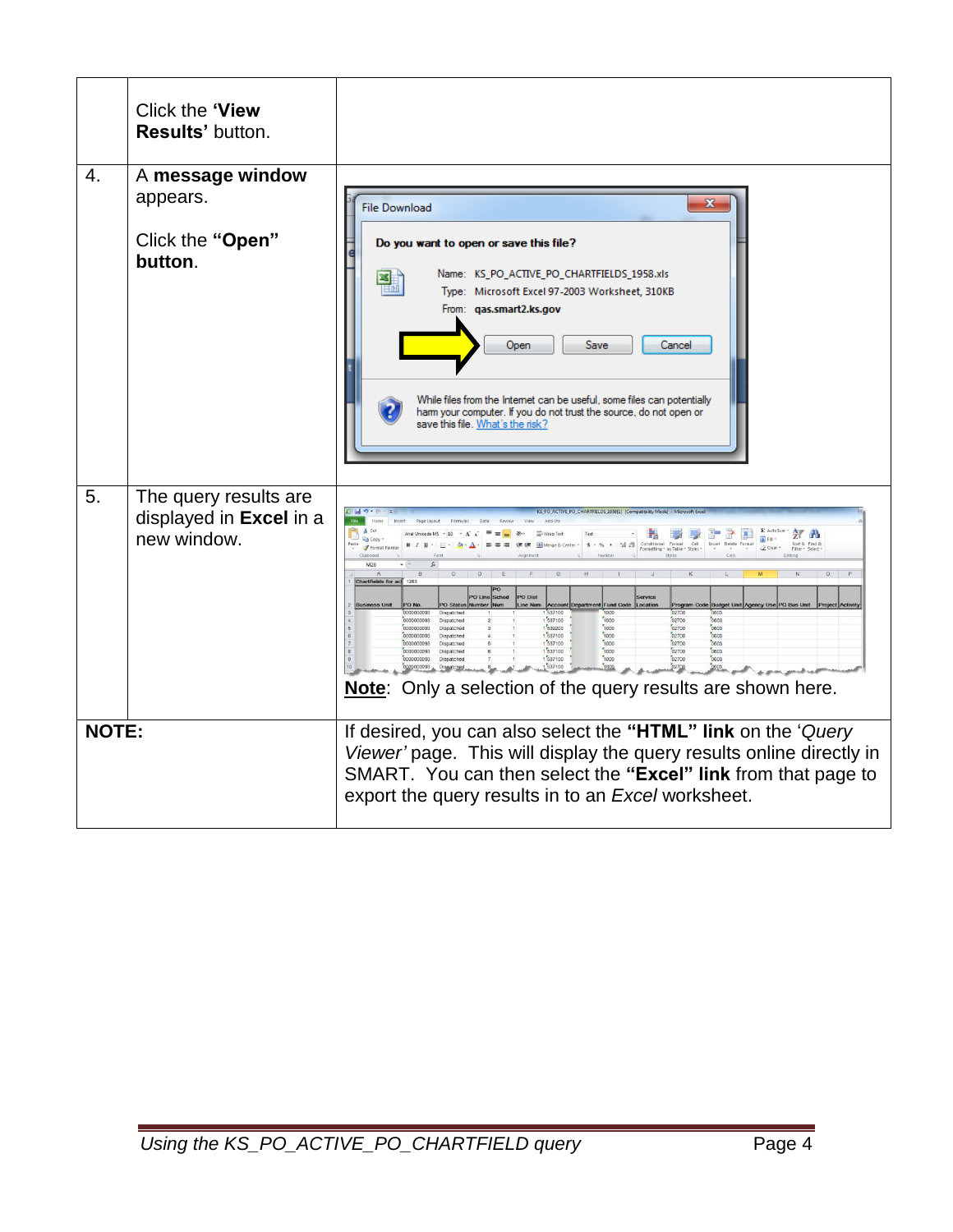|                |                                           | Agency Clean Up Steps to take BEFORE combo edits are turned on or deleted |
|----------------|-------------------------------------------|---------------------------------------------------------------------------|
| 1 <sub>1</sub> | Payment (full or partial) has been        | The PO will need to be manually closed and a new                          |
|                | made against at least one (1)             | requisition created for the remaining amount. Things                      |
|                | distribution line on the PO that          | to consider before manually closing the PO:                               |
|                | uses an unsupported chartfield            | 1. Is there a contract associated to the PO                               |
|                | combination.                              | line(s)?                                                                  |
|                |                                           | If yes, you will want to try and reduce the dollar                        |
|                | Example:                                  | amount on the PO distribution lines to the                                |
|                | PO has three lines.                       | distribution amounts that have already been                               |
|                | Partial payment made against<br>$\bullet$ | paid. This will prevent the contract releases                             |
|                | PO line one (1)                           | from being overstated.                                                    |
|                | All three (3) PO lines are<br>٠           | There are some cases in which you will not be                             |
|                | using Department code                     | able to reduce the dollar amount. If that                                 |
|                | 5810100000 and Program                    | happens you will need to see if there is a                                |
|                | Code 96100 which is NOT                   | maximum amount established on the contract                                |
|                |                                           | and if so, work with a Procurement Officer in                             |
|                | supported by the combo edits.             | Procurement and Contracts to artificially inflate                         |
|                |                                           | the contract maximum amount so the new                                    |
|                |                                           | requisition / PO can be created.                                          |
|                |                                           | 2. Is the Budget Date on the Purchase Order                               |
|                |                                           | for a prior fiscal year?                                                  |
|                |                                           |                                                                           |
|                |                                           | If yes, a service desk ticket will need to be                             |
|                |                                           | submitted requesting that the budget date on                              |
|                |                                           | the new requisition be changed to the budget                              |
|                |                                           | date of the original Purchase Order line.                                 |
|                |                                           | The 'Save and Preview' button should be                                   |
|                |                                           | selected on the requisition and then submit the                           |
|                |                                           | service desk ticket. Please use the 'Budget                               |
|                |                                           | Date Change – PO' template from the 'Incident                             |
|                |                                           | Catalog' drop down list on the 'Requests' tab of                          |
|                |                                           | the 'Service Desk' website.                                               |
| 2.             | Payment has been made against             | The chartfield values should still be editable. The                       |
|                | the PO but the chartfield                 | Buyer will need to update the chartfield values to                        |
|                | combinations used for those               | supported chartfield combinations and save the PO.                        |
|                | payments will pass budget check.          |                                                                           |
|                |                                           | Changing chartfield values will set the 'Budget Status'                   |
|                | Example:                                  | to 'Not Chk'd' but will retain the PO Status of                           |
|                | PO has three lines.                       | 'Dispatched'. The PO will be budget checked during                        |
|                | Payment made against PO                   | the next run of the hourly or nightly batch processes.                    |
|                | line one $(1)$                            |                                                                           |
|                | PO line one (1) distribution              |                                                                           |
|                | line is using Department code             |                                                                           |
|                | of 5810100000 and Program                 |                                                                           |
|                | Code 01030 which is                       |                                                                           |
|                |                                           |                                                                           |
|                | supported by the combo edits              |                                                                           |
|                | PO lines two (2) and three (3)            |                                                                           |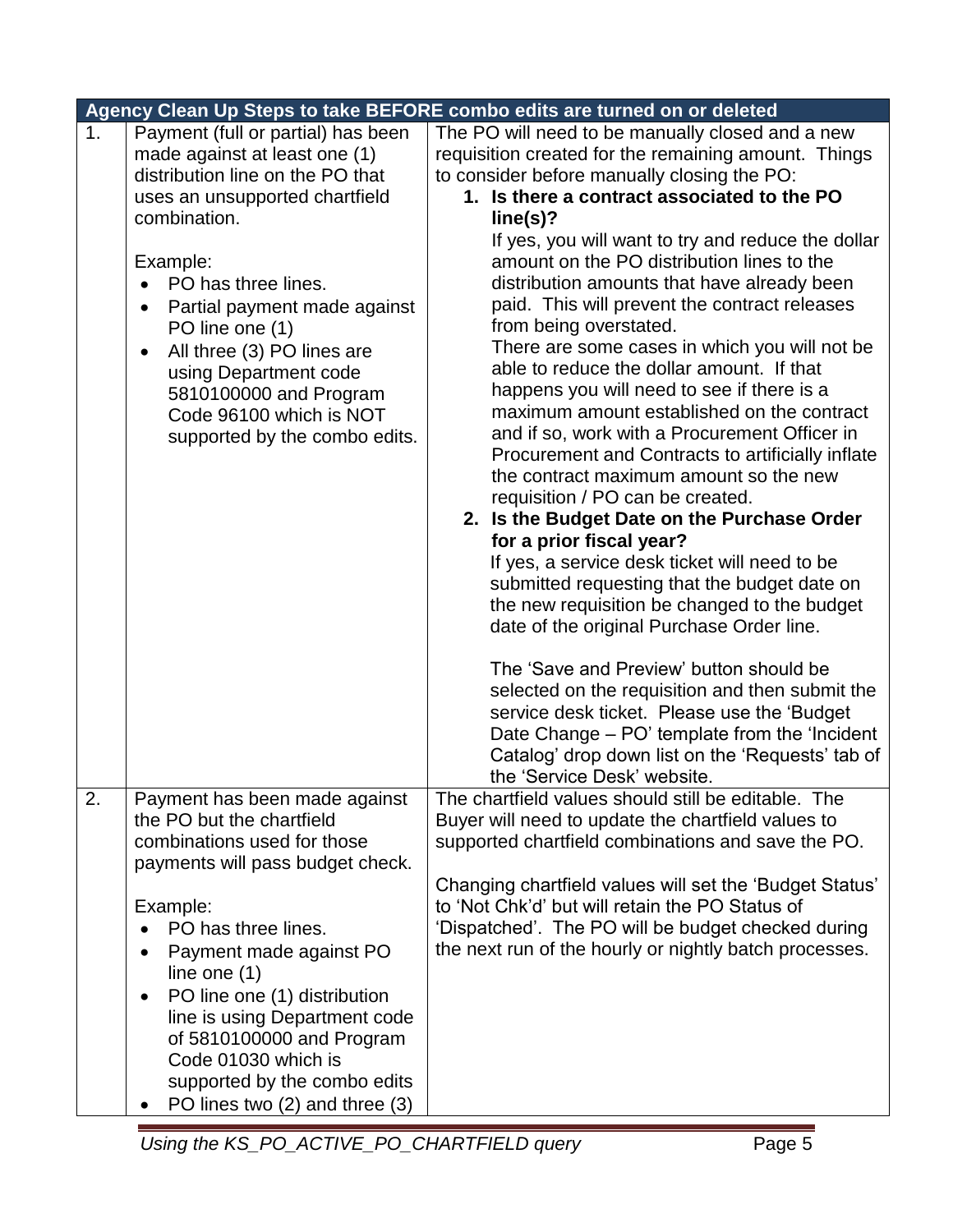|     | use Department code<br>5810100000 and Program<br>Code 96100 which is NOT<br>supported by the combo edits. |                                                                                                                                                                                                                                                                                                                                                                                                                                                                                                                                                                                                                                                              |
|-----|-----------------------------------------------------------------------------------------------------------|--------------------------------------------------------------------------------------------------------------------------------------------------------------------------------------------------------------------------------------------------------------------------------------------------------------------------------------------------------------------------------------------------------------------------------------------------------------------------------------------------------------------------------------------------------------------------------------------------------------------------------------------------------------|
| 3.  | No payments have been made<br>against the PO.                                                             | The chartfield values should still be editable. The<br>Buyer will need to update the chartfield values to<br>supported chartfield combinations and save the PO.<br>Changing chartfield values will set the 'Budget Status'<br>to 'Not Chk'd' but will retain the PO Status of<br>'Dispatched'. The PO will be budget checked during<br>the next run of the hourly or nightly batch processes.<br>Pre-encumbering agencies may want to 'Cancel' the<br>PO instead. This will allow the Buyer to update the<br>requisition with the correct chartfield information<br>which will then source to a new PO. (See following<br>instructions for 'Canceling' a PO. |
|     | <b>Steps to Cancel a PO</b>                                                                               |                                                                                                                                                                                                                                                                                                                                                                                                                                                                                                                                                                                                                                                              |
| 3.1 | Click the 'Cancel' icon at the top<br>of the Purchase Order screen:                                       | <b>Maintain Purchase Order</b><br><b>Purchase Order</b><br>Δ<br><b>Unit:</b><br><b>PO Status</b><br>PO ID:<br>000011932<br>脑 甲<br><b>Copy Fron</b><br><b>Hold From Further Process</b><br>$-$ Hear<br>*PO Date<br>05/31/2013<br>Vendor Search<br>Vendor<br><b>Vendor Details</b><br>None<br><b>Create Back</b><br>"Vendor ID<br>Not Regid<br>"Buver<br><b>PO</b> Refe<br>Calculate<br>aht/Tax/Mise<br>0.00<br>14.28 USD<br>Save A Return to Search   + Previous in List   + Next in List   2 Notify   + Refresh                                                                                                                                              |
| 3.2 | Click 'Yes':                                                                                              | When you mark a purchase order as canceled, the system does not allow any further changes to the purchase order. Any changes made, however, will be stored on the purchase order                                                                                                                                                                                                                                                                                                                                                                                                                                                                             |
| 3.3 | Click 'Yes, Re-Source all Regs'<br>and click the 'Continue' button:                                       | <b>Maintain Purchase Order</b><br><b>Cancel Purchase Order</b><br>Unit:<br>PO ID:<br><b>Vendor:</b><br>0000011932<br>Would you like to open the Requisition quantity(ies) to be sourced again?<br>O Yes, Re-Source all Regs<br><b>No, Do Not Re-Source Reas</b><br>Specify Regs to Re-source<br>Continue<br>+ Previous in List   + B Next in List   ■ Notify<br>Return to Search<br><b>心 Refresh</b><br>图 Add <b>圆 Update/Display</b><br><b>De</b> Save                                                                                                                                                                                                      |